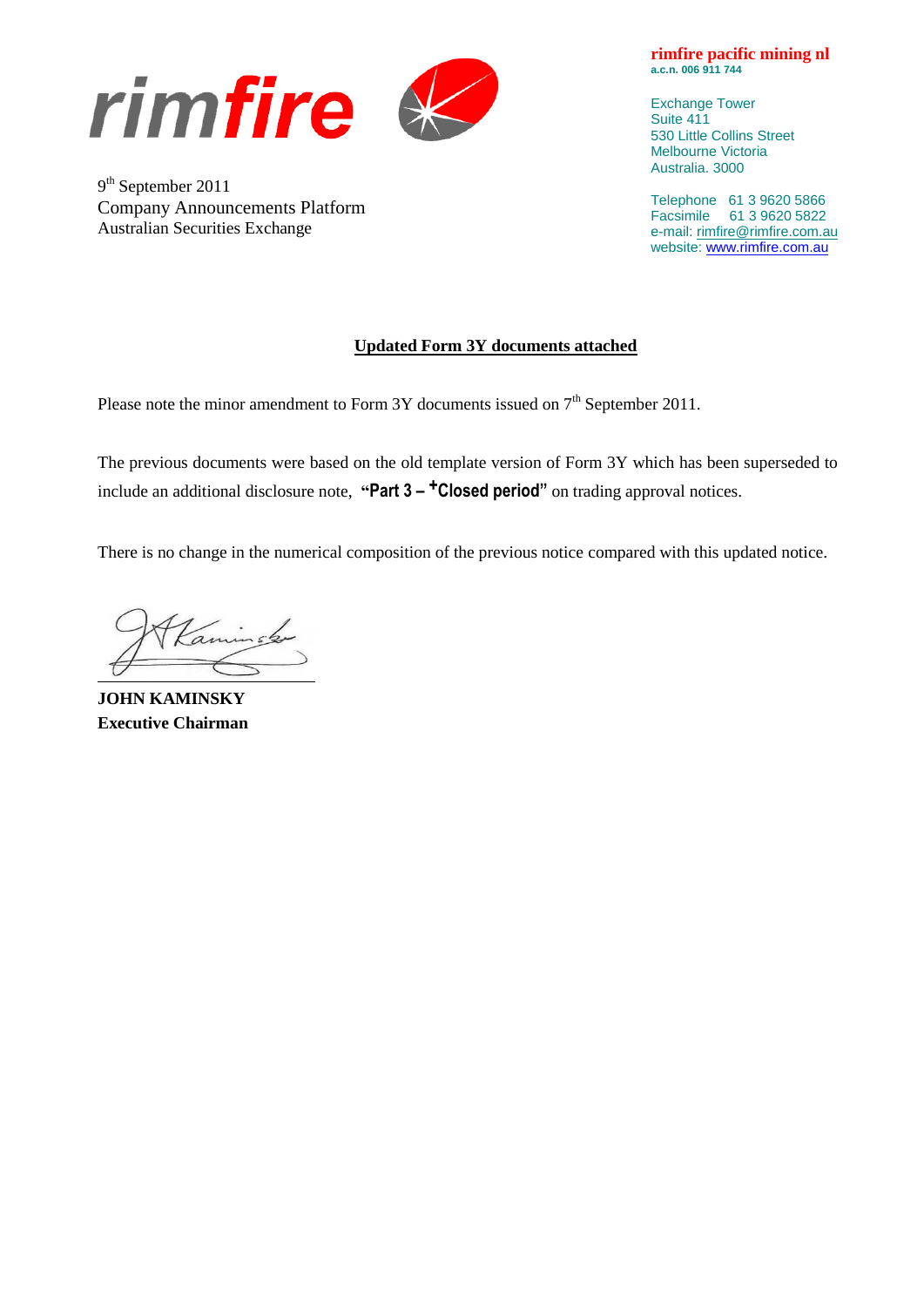### Appendix 3Y

## **Change of Director's Interest Notice**

Information or documents not available now must be given to ASX as soon as available. Information and documents given to ASX become ASX's property and may be made public.

Introduced 30/9/2001.

|            | Name of entity RIMFIRE PACIFIC MINING NL |
|------------|------------------------------------------|
| <b>ABN</b> | 59 006 911 744                           |

We (the entity) give ASX the following information under listing rule 3.19A.2 and as agent for the director for the purposes of section 205G of the Corporations Act.

| Name of Director    | <b>JOHN KAMINSKY</b> |
|---------------------|----------------------|
| Date of last notice | 23 November 2010     |

#### **Part 1 - Change of director's relevant interests in securities**

*In the case of a trust, this includes interests in the trust made available by the responsible entity of the trust*

Note: In the case of a company, interests which come within paragraph (i) of the definition of "notifiable interest of a director" should be disclosed in this part.

| Direct or indirect interest                                                                                                                                | Direct & Indirect                                                                                                          |  |
|------------------------------------------------------------------------------------------------------------------------------------------------------------|----------------------------------------------------------------------------------------------------------------------------|--|
| <b>Nature of indirect interest</b><br>(including registered holder)<br>Note: Provide details of the circumstances giving rise to the relevant<br>interest. | N/A                                                                                                                        |  |
| Date of change                                                                                                                                             | 01 September 2011                                                                                                          |  |
| No. of securities held prior to change                                                                                                                     | 24,679,332 Ordinary Shares (direct $\&$<br>1.<br>indirect)<br>3,100,000 Listed Options RIMO (direct<br>2.<br>$&$ indirect) |  |
| <b>Class</b>                                                                                                                                               | <b>Ordinary Shares</b><br>1.<br>Listed Options (RIMO) exercisable at<br>2.<br>\$0.04 per share expiry 31.08.2011.          |  |
| <b>Number acquired</b>                                                                                                                                     | 600,000 new FPO shares (direct) through exercise<br>of Listed Options (RIMO) (direct) exercisable at<br>\$0.04 per share.  |  |
| <b>Number disposed</b>                                                                                                                                     | Lapsed 2,500,000 Listed Options (RIMO) (direct &<br>indirect) as at 1 <sup>st</sup> September 2011                         |  |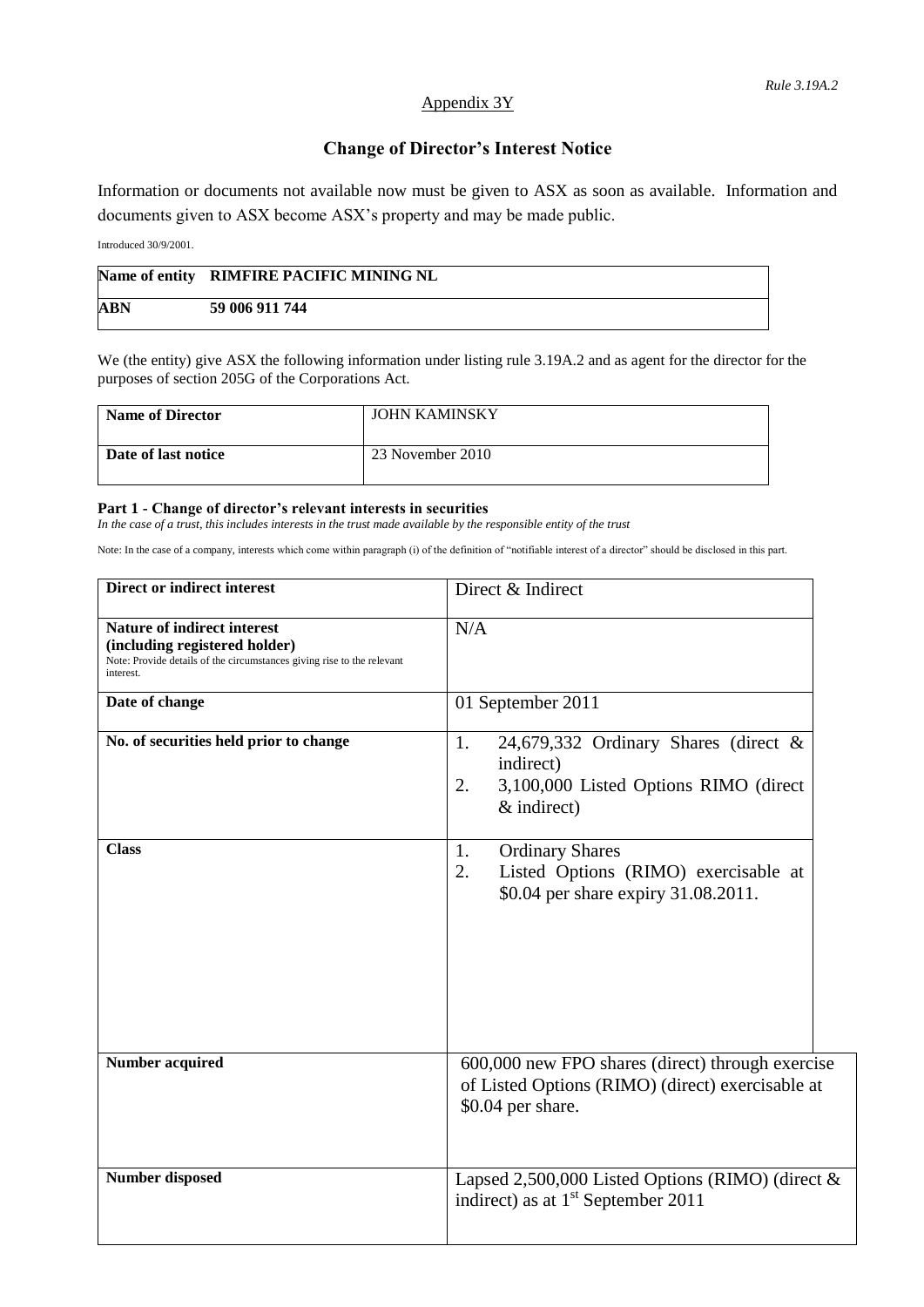| <b>Value/Consideration</b><br>Note: If consideration is non-cash, provide details and estimated valuation                                                                      | For exercised options (RIMO) 600,000 FPO shares<br>have consideration of \$24,000             |  |
|--------------------------------------------------------------------------------------------------------------------------------------------------------------------------------|-----------------------------------------------------------------------------------------------|--|
| No. of securities held after change                                                                                                                                            | 25,279,332 Ordinary Shares (Direct & Indirect)                                                |  |
| <b>Nature of change</b><br>Example: on-market trade, off-market trade, exercise of options, issue of<br>securities under dividend reinvestment plan, participation in buy-back | Exercised 600,000 Listed Options (RIMO)<br>a)<br>Lapsed 2,500,000 Listed Options (RIMO)<br>b) |  |

## **Part 2 – Change of director's interests in contracts**

Note: In the case of a company, interests which come within paragraph (ii) of the definition of "notifiable interest of a director" should be disclosed in this part.

| <b>Detail of contract</b>                                                                                                                                                      |  |
|--------------------------------------------------------------------------------------------------------------------------------------------------------------------------------|--|
| <b>Nature of interest</b>                                                                                                                                                      |  |
| Name of registered holder<br>(if issued securities)                                                                                                                            |  |
| Date of change                                                                                                                                                                 |  |
| No. and class of securities to<br>which interest related prior to<br>change<br>Note: Details are only required for a contract in relation<br>to which the interest has changed |  |
| <b>Interest acquired</b>                                                                                                                                                       |  |
| <b>Interest disposed</b>                                                                                                                                                       |  |
| <b>Value/Consideration</b><br>Note: If consideration is non-cash, provide details and an<br>estimated valuation                                                                |  |
| <b>Interest after change</b>                                                                                                                                                   |  |

# **Part 3 –** +**Closed period N/A**

| Were the interests in the securities or contracts detailed                                       | N/A exercise of option or lapse of    |
|--------------------------------------------------------------------------------------------------|---------------------------------------|
| above traded during a <sup>+</sup> closed period where prior<br>written clearance was required?  | option does not constitute a<br>trade |
| If so, was prior written clearance provided to allow the<br>trade to proceed during this period? |                                       |
| If prior written clearance was provided, on what date<br>was this provided?                      |                                       |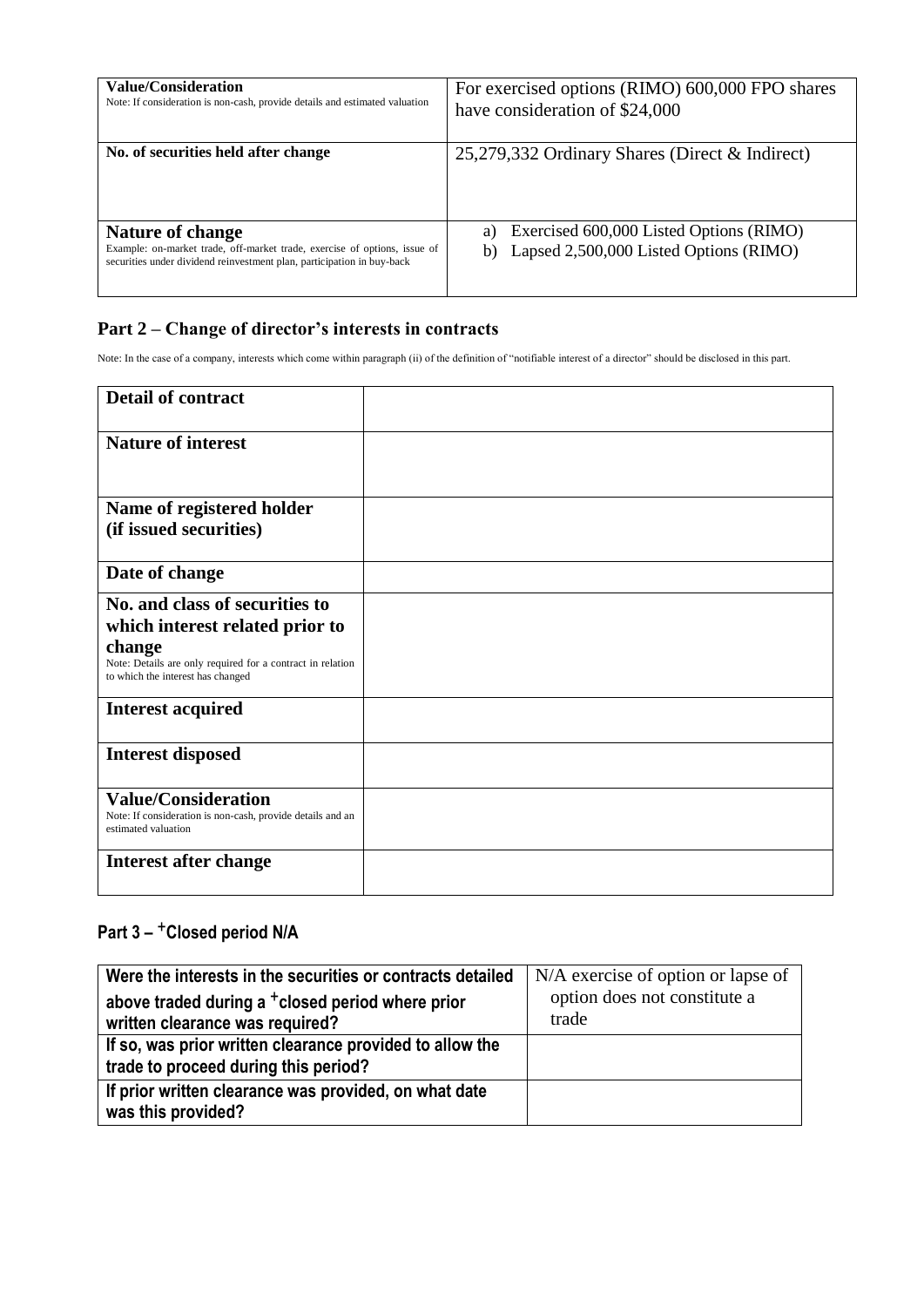### Appendix 3Y

## **Change of Director's Interest Notice**

Information or documents not available now must be given to ASX as soon as available. Information and documents given to ASX become ASX's property and may be made public.

Introduced 30/9/2001.

| Name of entity | <b>RIMFIRE PACIFIC MINING NL</b> |  |
|----------------|----------------------------------|--|
| <b>ABN</b>     | 59 006 911 744                   |  |
|                |                                  |  |

We (the entity) give ASX the following information under listing rule 3.19A.2 and as agent for the director for the purposes of section 205G of the Corporations Act.

| <b>Name of Director</b> | MR GRAHAM BILLINGHURST |
|-------------------------|------------------------|
| Date of last notice     | 04 OCTOBER 2010        |

#### **Part 1 - Change of director's relevant interests in securities**

*In the case of a trust, this includes interests in the trust made available by the responsible entity of the trust*

Note: In the case of a company, interests which come within paragraph (i) of the definition of "notifiable interest of a director" should be disclosed in this part.

| Direct or indirect interest                                                                                                                                | Direct and Indirect                                                                                                                                                                                                                                                                                        |  |
|------------------------------------------------------------------------------------------------------------------------------------------------------------|------------------------------------------------------------------------------------------------------------------------------------------------------------------------------------------------------------------------------------------------------------------------------------------------------------|--|
| <b>Nature of indirect interest</b><br>(including registered holder)<br>Note: Provide details of the circumstances giving rise to the relevant<br>interest. | Warcoll Holdings Pty Ltd (interest as Director<br>1)<br>and beneficiary)<br>G&D Billinghurst (Colhurst Super Fund)<br>2)                                                                                                                                                                                   |  |
| Date of change                                                                                                                                             | 01 September 2011                                                                                                                                                                                                                                                                                          |  |
| No. of securities held prior to change                                                                                                                     | Warcoll Holdings Pty Ltd (indirect)<br>1)<br>12,000,000 Ordinary<br>a)<br>b) $2,120,834$ 31 <sup>st</sup> August 2011 Listed Options<br>(RIMO)<br>G&D Billinghurst (Colhurst Super Fund)<br>2)<br>(indirect)<br>a) 2,100,000 Ordinary<br>b) $600,00$ 31 <sup>st</sup> August 2011 Listed Options<br>(RIMO) |  |
| <b>Class</b>                                                                                                                                               | $(1)(a)$ & $(2)(a)$ Ordinary Shares (indirect)<br>$(1)(b)$ & $(2)(b)$ Listed Options (RIMO) –<br>exercisable at \$0.04 per share expiry<br>31.08.2011 (indirect)                                                                                                                                           |  |
| Number acquired                                                                                                                                            | Warcoll Holdings Pty Ltd (indirect)<br>1)<br>1,000,000 Ordinary shares<br>G&D Billinghurst (Colhurst Super<br>Fund)<br>2)<br>(indirect)<br>600,000 Ordinary shares                                                                                                                                         |  |
| <b>Number disposed</b>                                                                                                                                     | Warcoll Holdings Pty Ltd<br>1,120,834 Listed Options (RIMO) Lapsed on $1st$<br>September 2011                                                                                                                                                                                                              |  |